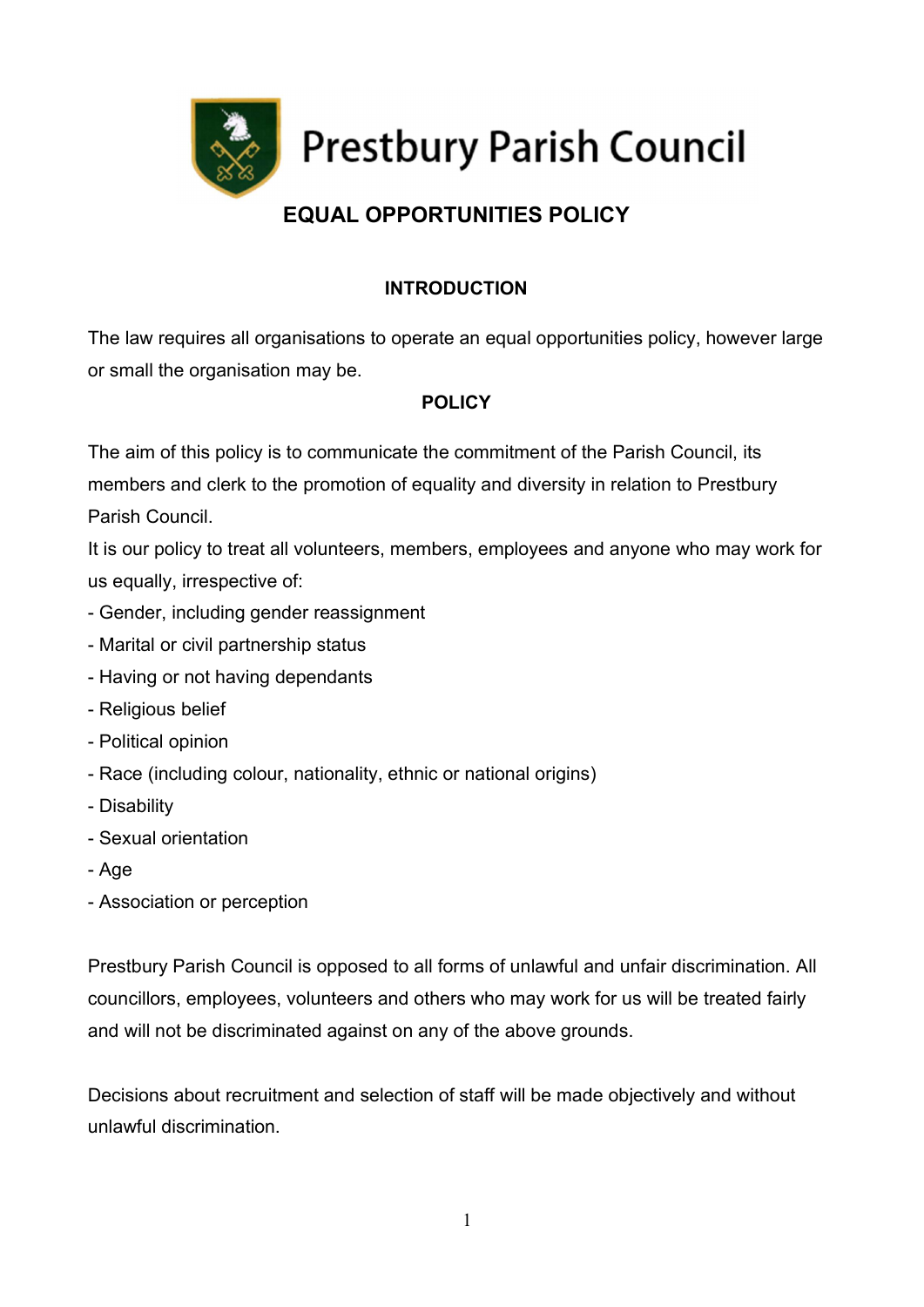Prestbury Parish Council recognises that the provision of equal opportunities in the community is good practice. This Equal Opportunities Policy will help all those who are council members, employees, volunteers, or anyone who may work for us to develop their full potential and the talents and resources of the workforce will be utilised fully to maximise the efficiency of the Parish Council. Prestbury Parish Council aims to create a culture that respects and values each other's differences, that promotes dignity, equality and diversity. We aim to remove barriers, bias or discrimination that prevents individuals or groups from realising their potential and contributing fully to the community to develop a culture that positively values diversity.

Prestbury Parish Council is committed to:

- Promoting equality of opportunity for all persons.

- Promoting a good and harmonious working environment in which all persons are treated with respect.

- Preventing occurrences of unlawful direct discrimination, indirect discrimination, harassment and victimisation.

 - Fulfilling all our legal obligations under the equality legislation and associated codes of practice.

- Complying with our own Equal Opportunities Policy and associated policies

This policy is fully supported by all members of Prestbury Parish Council and by accepting office, councillors agree to adhere by it.

#### IMPLEMENTATION

The Council has specific responsibility for the effective implementation of this policy. In order to implement this policy the Council shall:

- Communicate the policy to members, the clerk and members of the public.

- Incorporate equal opportunities into general practices.

- Ensure that other persons or organisations will comply with the policy in their business with the Council.

#### MONITORING AND REVIEW

Prestbury Parish Council will establish appropriate information and monitoring systems to assist the effective implementation of our Equal Opportunities Policy.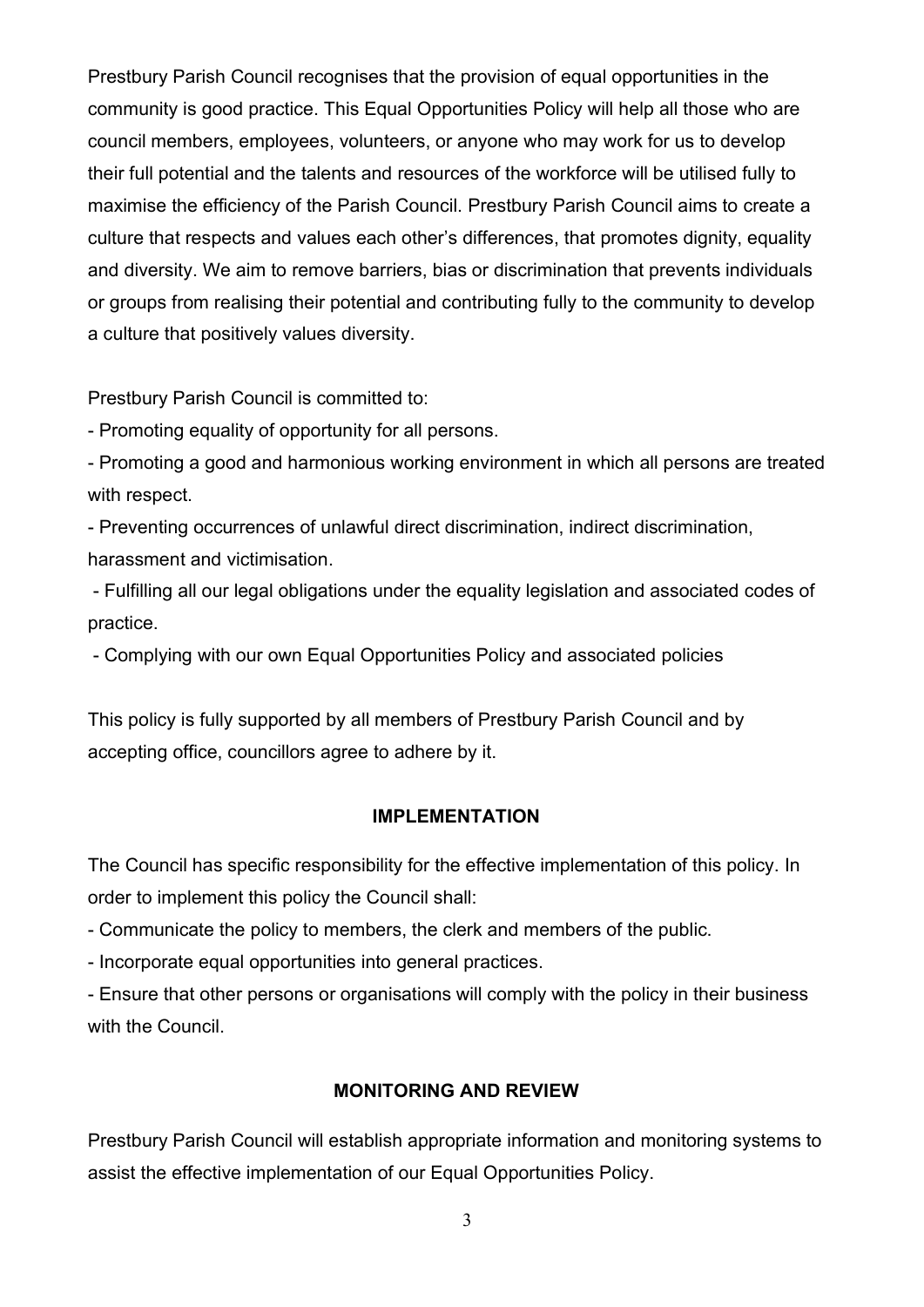The effectiveness of our equal opportunities policy will be reviewed at least annually, and action taken as necessary.

In addition to our internal procedures, any person has the right to pursue complaints of discrimination under the following anti-discrimination legislation:

- Sex Discrimination (Gender Reassignment) Regulations and Gender Recognition Act 2004

- Civil Partnership Act 2004
- Disability Discrimination Acts 1995,2006
- Disability Equality Duty 2006
- Employment Equality (Religion or Belief) Regulations 2003
- Equality Act 2006
- Employment Equality (Age) Regulations 2006
- Rehabilitation of Offenders Act 1974
- Part Time Workers (Prevention of Less Favourable Treatment) Regulations 2000
- Fixed Term Employees (Prevention of Less Favourable Treatment) Regulations 2002
- Equal Pay Act 1970 (As amended)
- Race Relations Act 1976 (Amendment) Regulations 2003
- Race Relations Code of Practice 1983

Anyone who believes that they have suffered any form of discrimination, harassment or victimisation are entitled to raise the matter through the chairman or clerk of Prestbury Parish Council using the contact details below. Any complaints of discrimination will be dealt with seriously, promptly and confidentially.

Clerk to Prestbury Parish Council, Prestbury Village Hall, Macclesfield Road, Prestbury, SK10 4BW

Email clerk@prestbury.gov.uk

Telephone – 07735 878606

ADOPTED ON 8 MAY 2019 REVIEWED & REVISED ON - 5<sup>th</sup> May 2021